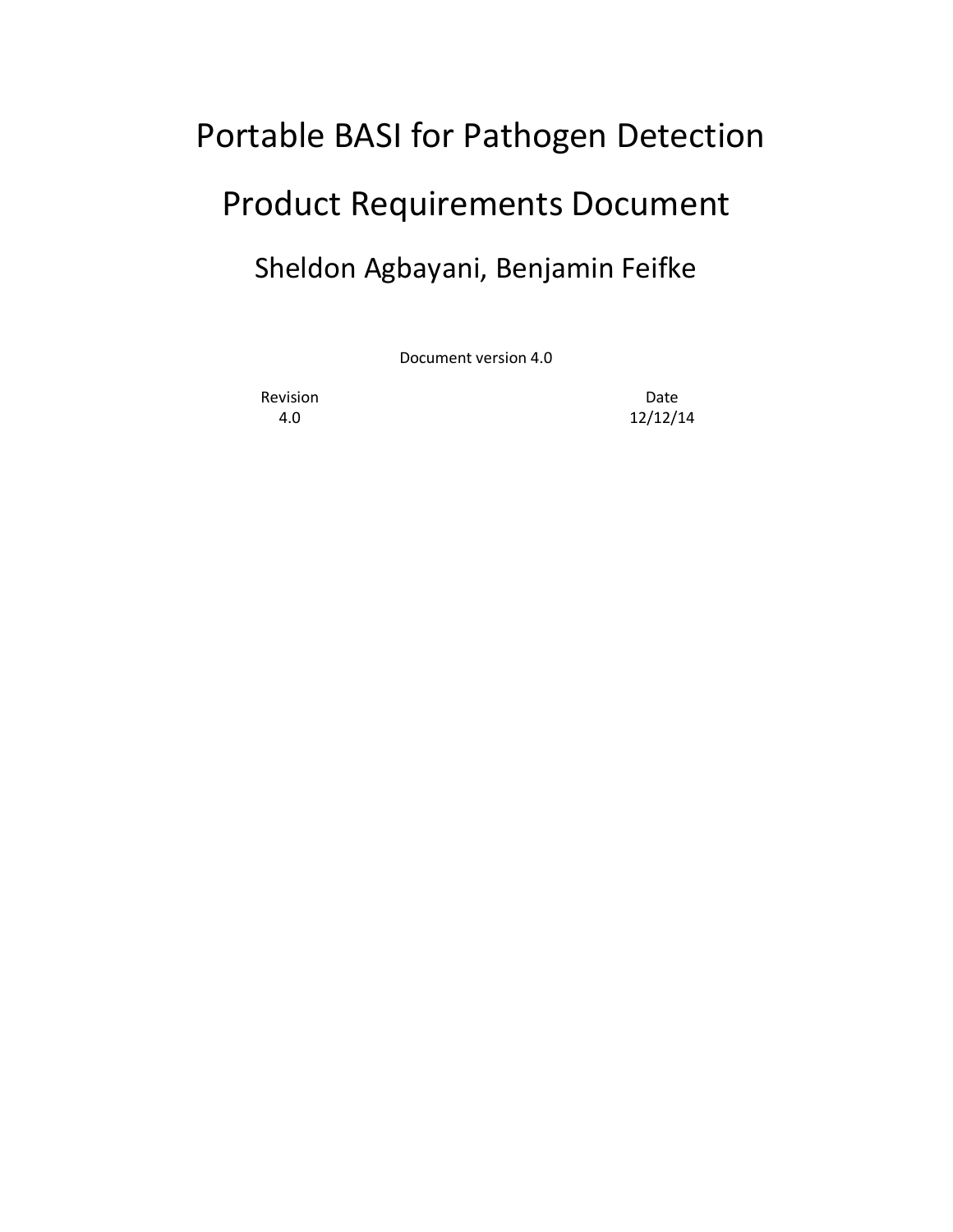| <b>Revision</b> | Date     | <b>Notes</b> |
|-----------------|----------|--------------|
| 1.0             | 10/21/14 | Release      |
| 2.0             | 11/11/14 | Update       |
| 3.0             | 11/20/14 | Update       |
| 3.0             | 12/2/14  | Update       |
| 4.0             | 12/12/14 | Update       |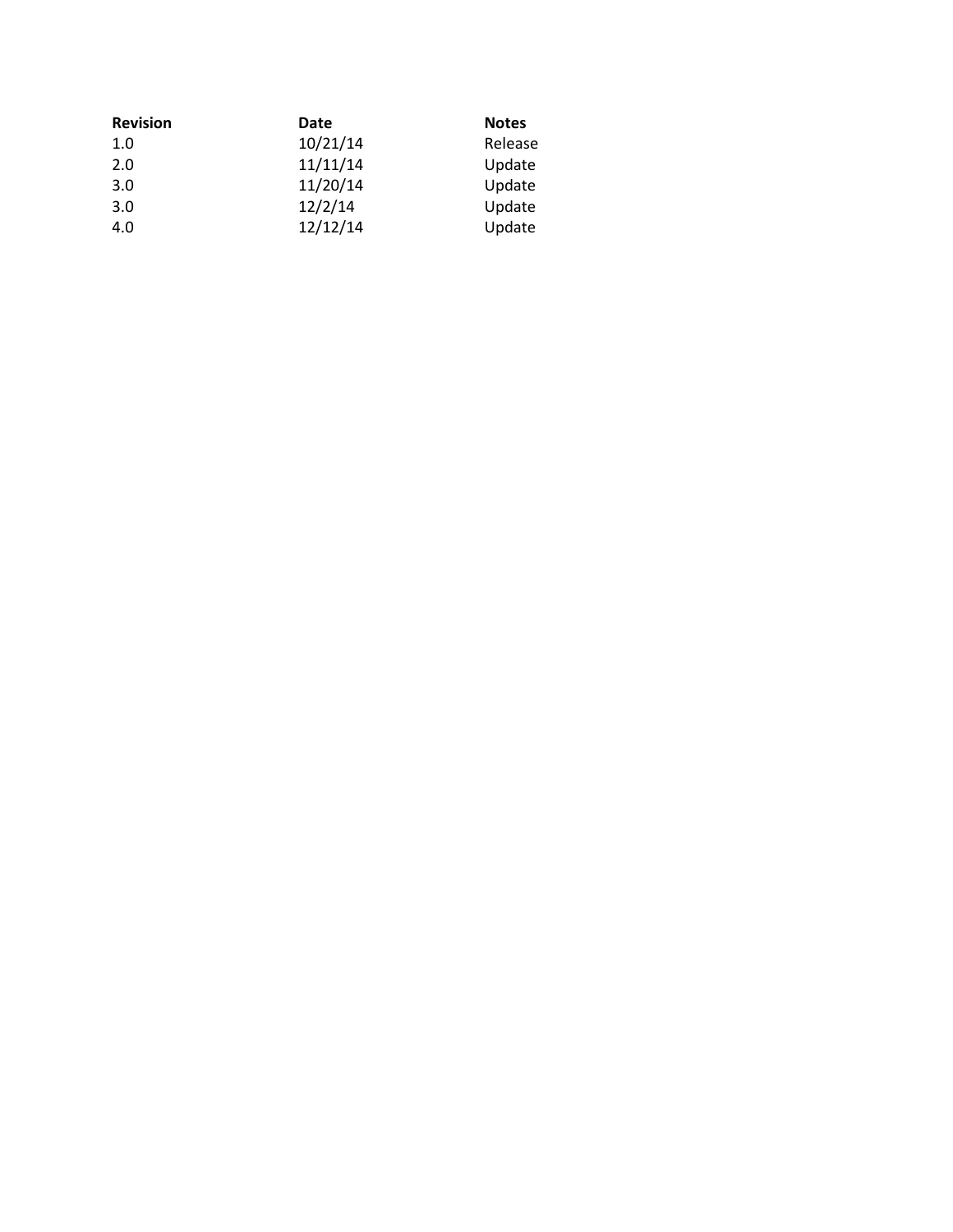## **Vision**

A portable, handheld device that facilitates Brewster angle straddle interferometry for the detection of pathogens in both lab and field environments. This product will later be integrated with chemical binding technology and enclosed within a mechanical housing structure for a complete product.

# **Environment**

As a portable product that may be subjected to various environments, the system needs to operate under the following conditions:

#### **Temperature**

 $60-80$ <sup>o</sup>F – Indoor operation  $50-110^{\circ}F -$ Outdoor operation **Humidity** Non-condensing – Ideal indoor operation ≤60% Nominal – Meets operation specifications

The purpose of this product is to be highly portable. It will be used in various outdoor environments (i.e. crop fields, remote areas).

The wafers are the limiting conditions for environment (which are beyond the scope of this product)

# **Regulatory Issues**

The LED light source used in the optical system will be shielded within a mechanical housing structure, minimizing risk of eye injury.

Instruction or training may be required to ensure proper use of the final product, including methods for preparing and measuring sample cartridges.

Product will be processing biological fluids/pathogens; system must ensure they are appropriately isolated from the user (exact regulations/procedures are defined as per wafer, beyond scope of this product)

# **Fitness for use**

System components:

- o Polarized light source
	- 620nm wavelength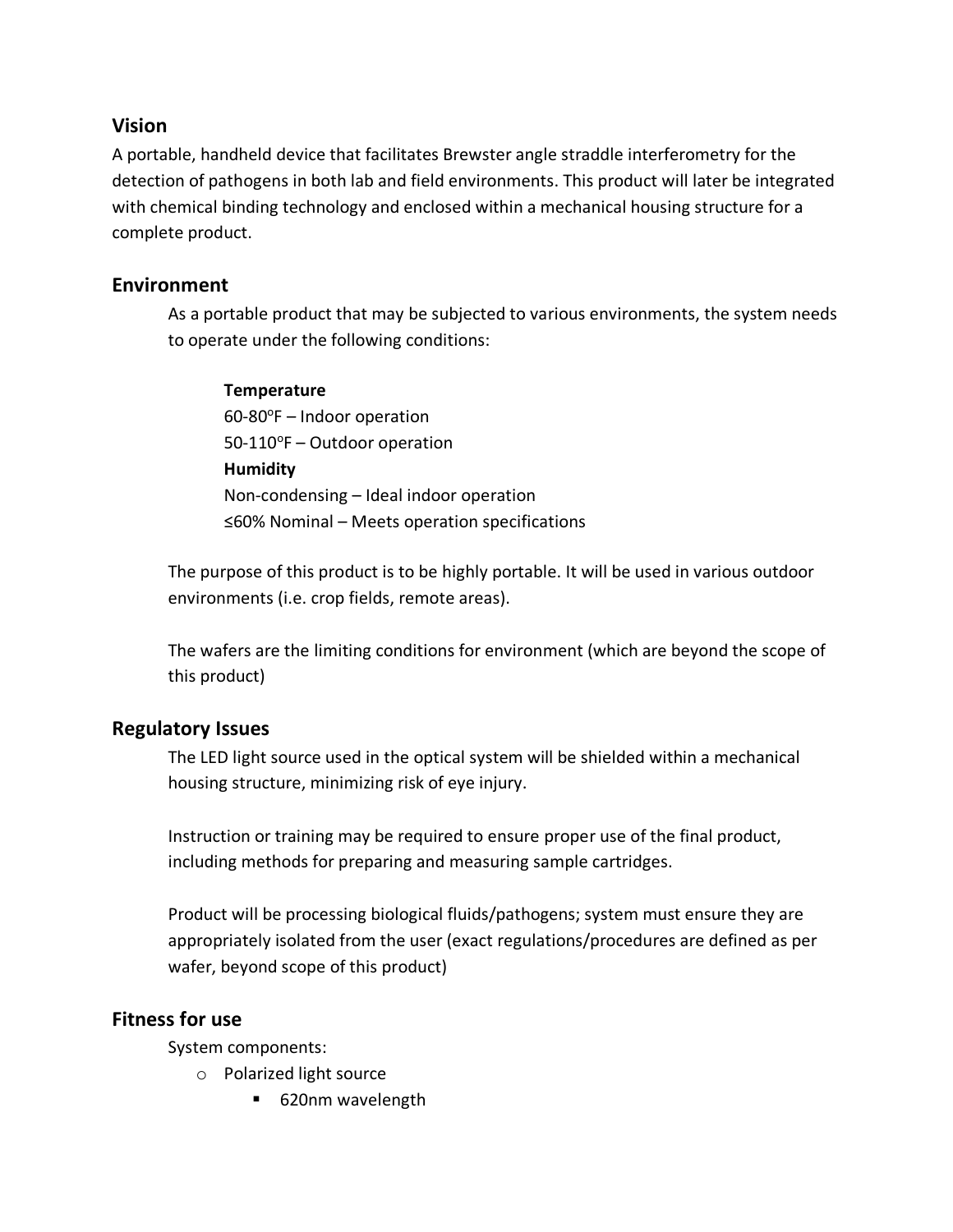- High contrast polarizer
- Uniform light output
- o Lenses
	- AR coated for red wavelengths
- $\circ$  Cartridge(s) for containing samples
	- Silicon wafer with native oxide layer
	- Aforementioned wafer with thin film of sample possibly containing pathogen on oxide layer
- o Detector
	- CCD sensor

The system will:

Illuminate a cartridge/wafer (air/ $SiO<sub>2</sub>/Si$  thin film) with uniform, 620nm, ppolarized light at an angle straddling the Brewster's angles of the two interfaces (air/SiO2, SiO2/Si). (see figure 2)

Measure intensity profile of reflected light with a CCD; use image processing/pattern recognition to elucidate binary presence of pathogen.

Provide quantitative information of pathogen presence: characterize amount of pathogen by calculating sample thickness. (This will be done by calibrating with respect to wafer without pathogen.)

Have enough spatial resolution at image plane to distinguish spots (see figure 2).

Be smaller than previous design (.5m x .1m x .1m)

Cost less than or equal to \$300.

It is desirable that:

There are minimum reflection losses at surface boundaries within the system.

The system is compact as possible.

That the system is .15m x .05m x .05m in dimension.

That the system weighs less than .5 kg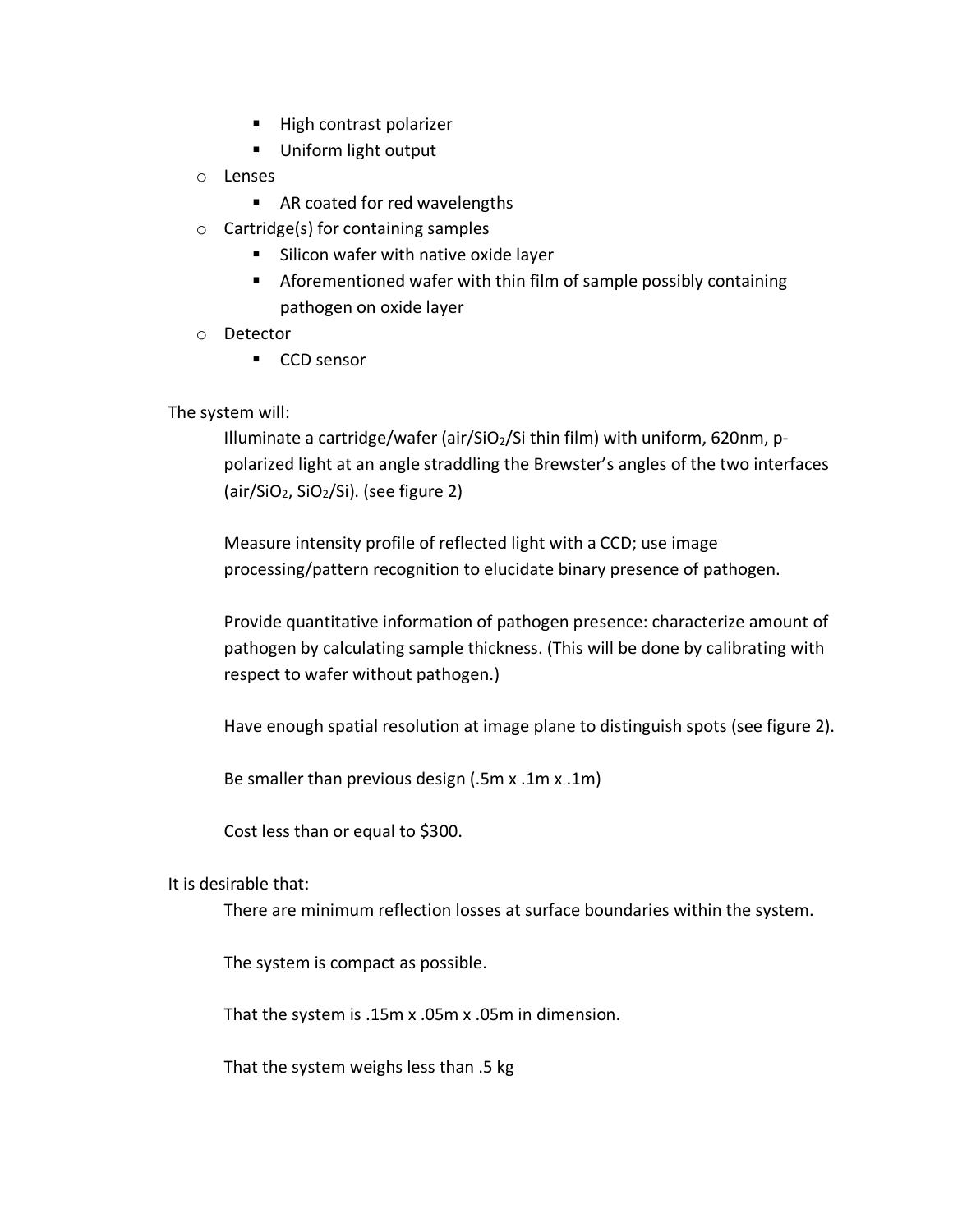Brewster angle straddle calibration is automated for ease of use.

#### **Scope**

The scope of this project includes:

Design of an optical system to measure desired sample cartridges, including lens specifications, spacing and tolerances.

Design of a mechanism/function to determine presence/absence of pathogen amounts within sample for a given threshold.

Design of mechanical housing structure which encloses the optical system.

Design of sample cartridge/wafer dimensions (length, width, location and number of spots).

The scope of this project does not include:

Design of sample cartridge/wafer binding chemistry

The scope of this project may include:

Design of a mechanism/function to characterize sample film thickness to determine pathogen amounts within sample

Software design that interacts with the optical system to automate Brewster angle calibration and data collection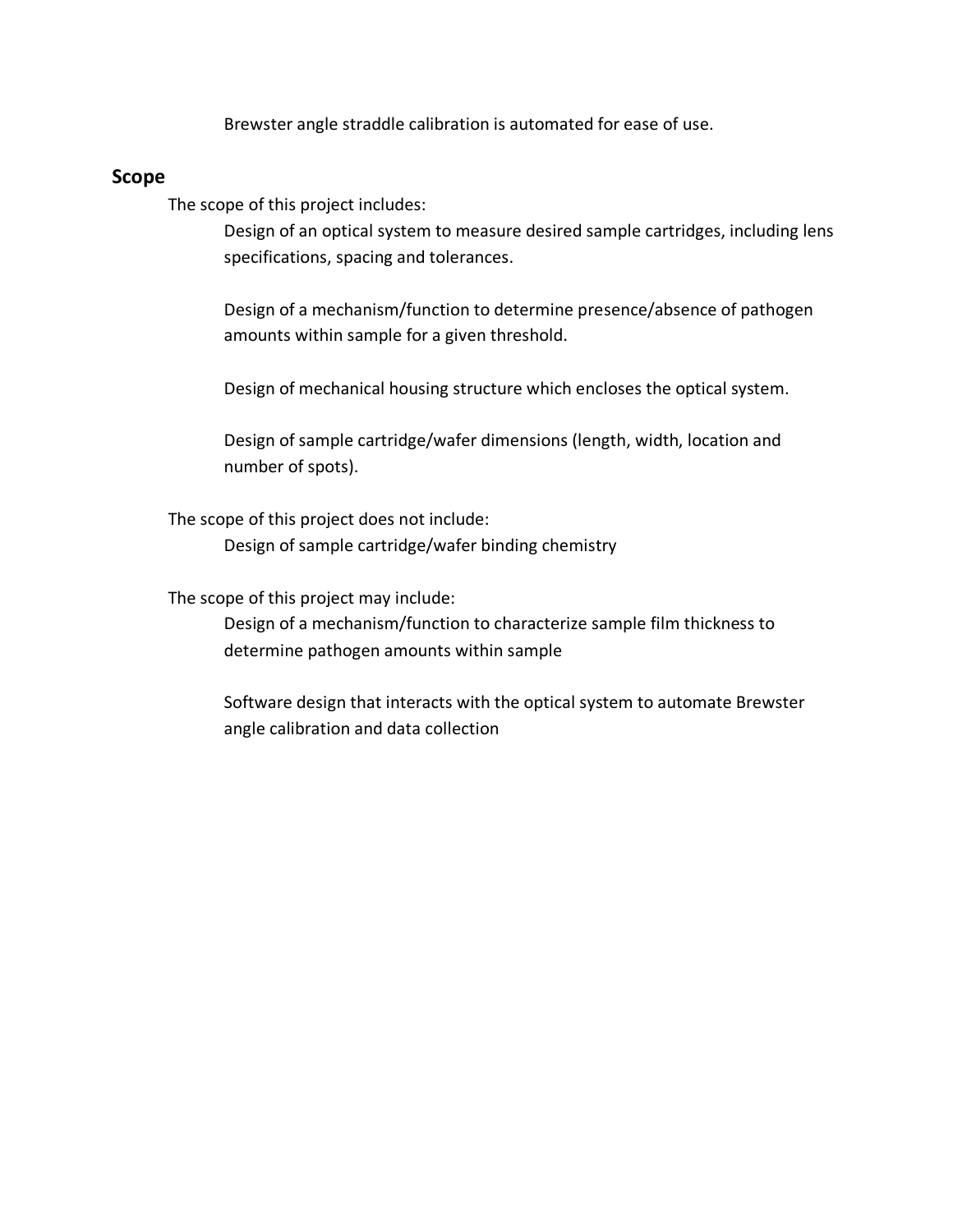# **Images/Schematics**

## **Figure 1: Optical System (proposed)**



**LED** – Red LED source **D** – Diffuser **A** – Variable aperture **L1, L2** – MgF2-coated convex-plano singlet lenses (27mm EFL) **P** – Polarizer, 2000:1 contrast ratio **Sample** – See Figure 2 *Ѳ***<sup>B</sup>** – Brewster's angle between SiO2/Si interface **L3, L4** – MgF2-coated doublet lenses (25mm EFL) **Det** – Detector CCD, AMScope md35

Proposed Design, based off of previous work. To be optimized to a more compact design.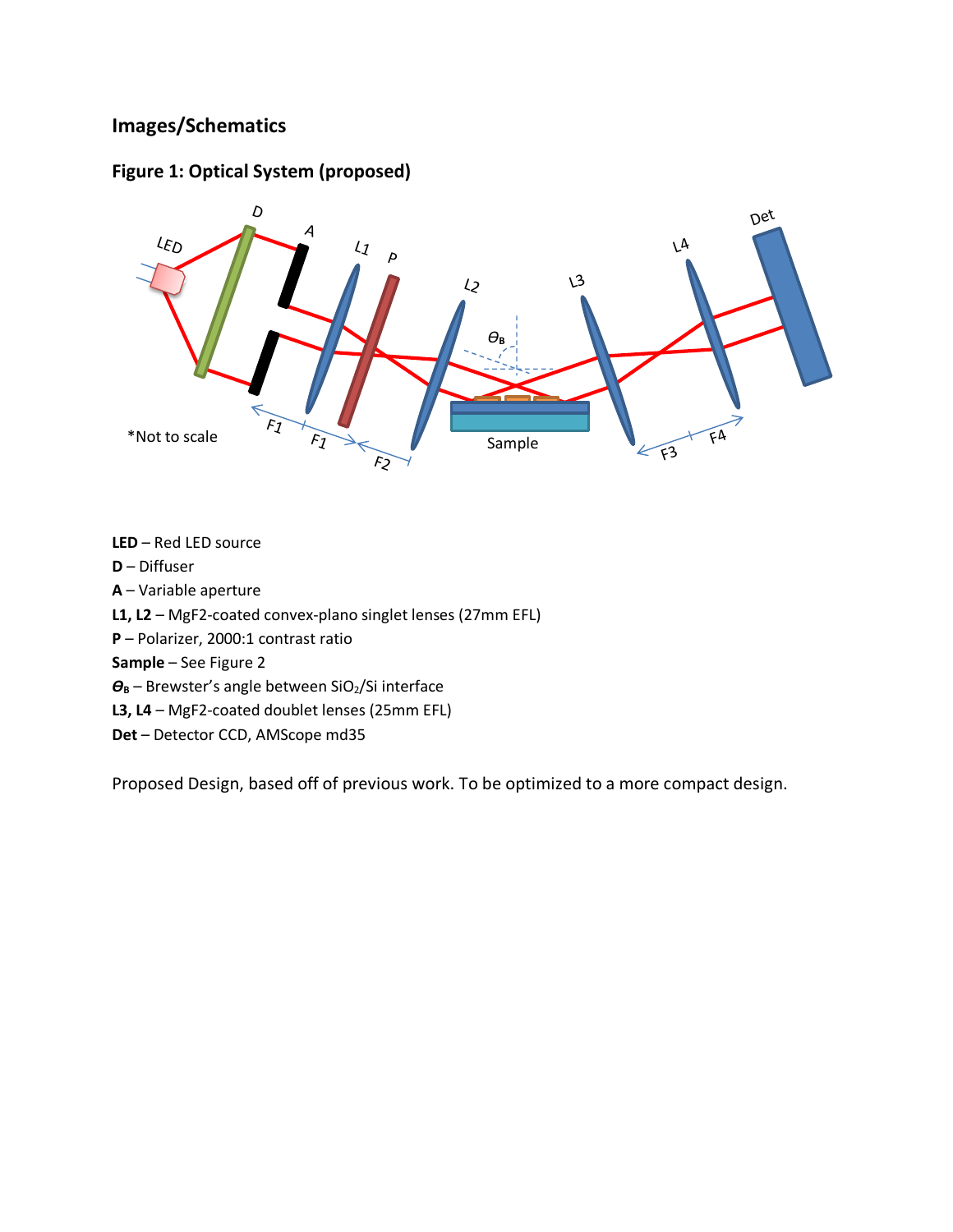# **Figure 2: Wafer Schematics (proposed)**



Orange spots are locations of binding chemistry/pathogen. Note: number of spots will change depending on design.



n2: SiO2, n=1.54303 n3: binding chemistry n4: pathogen n5: air, n= 1.000293